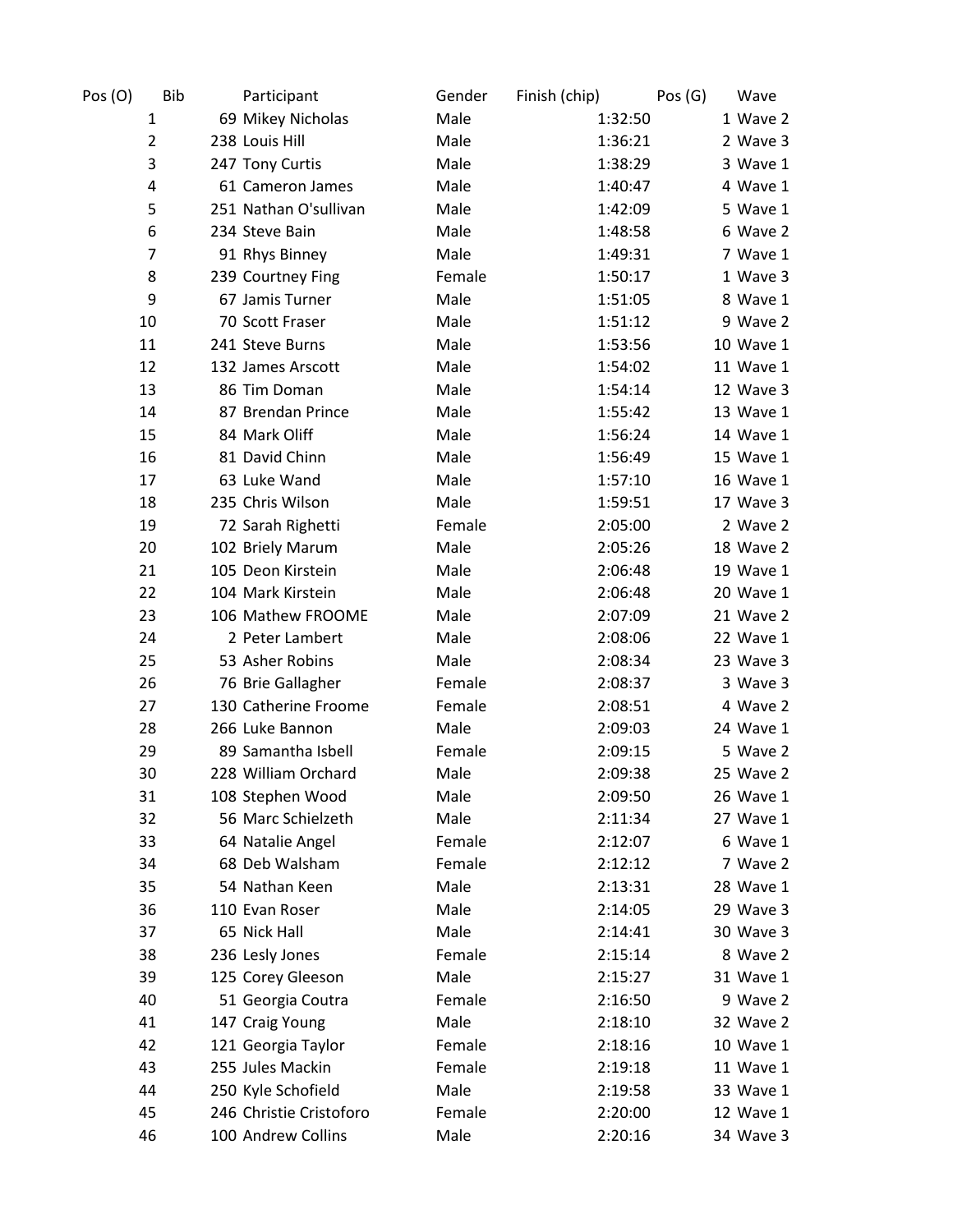| 47 | 73 Joanna Ryan         | Female | 2:21:47 | 13 Wave 1        |
|----|------------------------|--------|---------|------------------|
| 48 | 88 Gavin Evans         | Male   | 2:21:56 | 35 Wave 2        |
| 49 | 101 Jessica O'leary    | Female | 2:24:11 | 14 Wave 1        |
| 50 | 94 Esher Townsend      | Female | 2:24:19 | 15 Wave 1        |
| 51 | 153 Eleanor Disney     | Female | 2:24:25 | <b>16 Wave 2</b> |
| 52 | 154 James Godby        | Male   | 2:24:25 | 36 Wave 2        |
| 53 | 249 Kate Pensini       | Female | 2:26:00 | 17 Wave 1        |
| 54 | 107 James Norman       | Male   | 2:27:02 | 37 Wave 2        |
| 55 | 75 Linda Bryant        | Female | 2:27:21 | 18 Wave 1        |
| 56 | 143 Shane Anthoney     | Male   | 2:29:18 | 38 Wave 2        |
| 57 | 74 Campbell Wratt      | Male   | 2:29:20 | 39 Wave 2        |
| 58 | 140 David Hughes       | Male   | 2:30:25 | 40 Wave 1        |
| 59 | 77 Laura Burr          | Female | 2:31:08 | 19 Wave 3        |
| 60 | 254 Anthony Donohoe    | Male   | 2:31:26 | 41 Wave 1        |
| 61 | 252 Craig Barry        | Male   | 2:31:27 | 42 Wave 1        |
| 62 | 92 Naomi Lennox        | Female | 2:32:36 | 20 Wave 2        |
| 63 | 240 Justin Lennon      | Male   | 2:34:29 | 43 Wave 3        |
| 64 | 245 Claudia Ferrari    | Female | 2:34:55 | 21 Wave 2        |
| 65 | 85 Nichole Dean        | Female | 2:35:37 | 22 Wave 3        |
| 66 | 55 Katie Schielzeth    | Female | 2:36:08 | 23 Wave 1        |
| 67 | 131 Emily Dickson      | Female | 2:36:10 | 24 Wave 1        |
| 68 | 71 Kristin Matthews    | Female | 2:36:44 | 25 Wave 1        |
| 69 | 118 Frank Falappi      | Male   | 2:36:58 | 44 Wave 3        |
| 70 | 141 Simon Ekins        | Male   | 2:36:58 | 45 Wave 3        |
| 71 | 93 Daniel Rutner       | Male   | 2:37:16 | 46 Wave 2        |
| 72 | 116 Debbie Cheshire    | Female | 2:37:34 | 26 Wave 2        |
| 73 | 243 Julie Curtis       | Female | 2:39:41 | 27 Wave 1        |
| 74 | 128 Simon Ward         | Male   | 2:41:05 | 47 Wave 1        |
| 75 | 109 Michelle Roser     | Female | 2:42:13 | 28 Wave 3        |
| 76 | 242 Daniel Steward     | Male   | 2:42:39 | 48 Wave 2        |
| 77 | 144 Mary Botto         | Female | 2:43:22 | 29 Wave 2        |
| 78 | 112 Claire Gambrill    | Female | 2:43:26 | 30 Wave 3        |
| 79 | 229 Lisa Hatton        | Female | 2:43:34 | 31 Wave 2        |
| 80 | 256 Charlotte Buchanan | Female | 2:43:36 | 32 Wave 3        |
| 81 | 267 Ron Singh          | Male   | 2:44:55 | 49 Wave 2        |
| 82 | 97 Shanna Beeton       | Female | 2:46:54 | 33 Wave 3        |
| 83 | 96 Nik Adamson         | Male   | 2:46:55 | 50 Wave 3        |
| 84 | 83 Tracey Eastwood     | Female | 2:49:04 | 34 Wave 1        |
| 85 | 233 Rachel Leman       | Female | 2:49:21 | 35 Wave 1        |
| 86 | 52 Elina Michailidou   | Female | 2:50:05 | 36 Wave 2        |
| 87 | 129 Julie Mcgregor     | Female | 2:50:21 | 37 Wave 2        |
| 88 | 60 Sonya Ruprecht      | Female | 2:50:31 | 38 Wave 1        |
| 89 | 115 Martin Abell       | Male   | 2:51:01 | 51 Wave 2        |
| 90 | 98 Monique Kusse       | Female | 2:52:55 | 39 Wave 1        |
| 91 | 120 Karina Symonds     | Female | 2:53:34 | 40 Wave 1        |
| 92 | 127 Amanda FORREST     | Female | 2:53:37 | 41 Wave 1        |
| 93 | 230 Steve Barrett      | Male   | 2:54:52 | 52 Wave 1        |